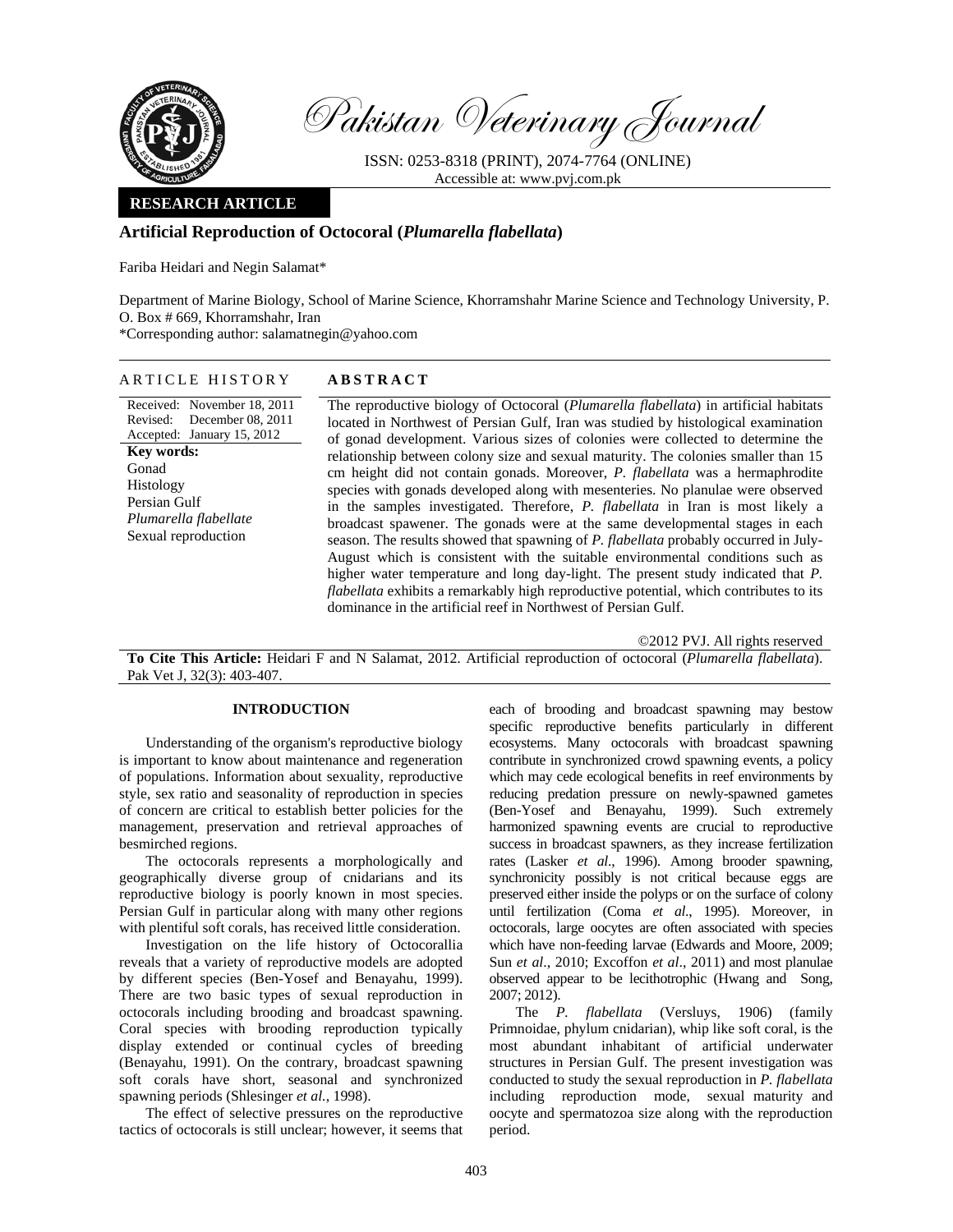### **MATERIALS AND METHODS**

**Study site:** This study was conducted on 6 year artificial habitat in the Northwest Persian Gulf, Iran (29˚ 54 N; 49˚ 17 E), where a rich population of *P. flabellata* exists (Fig. 1). A relatively large number of colony samples were collected seasonally by SCUBA diving at a depth between 12-20 m from June 2009 to March 2010.



Fig. 1: Map of study site on the artificial habitat of Northwest Persian Gulf, Iran.

**Sexual reproduction:** All samples were fixed in 10% formalin for a week and preserved in 75% ethyl alcohol afterwards. To determine the relationship between colony size and sexual maturity, colonies of various sizes were randomly selected for histological analysis. After standard dehydration by graded alcohols series, samples were embedded in paraffin wax (melting point 57 to 60°C). It was ascertained that thinner sections were more adequate for obtaining better histological results; therefore serial 5 µm sections were prepared for gonad examination. The sections then were stained with hematoxyllin and eosin and examined under light microscope Dino Lit lens with Dino Capture software. Colonies were considered sexually mature if oocytes or sperm sacs were visible under the microscope. The variation in the gamete size was plotted with temperature to evaluate if the spawning time was related with the temperature increase in early summer. The diameters of the oocytes and sperm sacs were also measured to determine the size frequencies of gonads. The percentages of polyps containing gonads were also plotted against time. The samples were studied for planula or embryo within the colonies to determine mode of reproduction.

**Data analysis:** The statistical analysis was made using SPSS 15. Normality of the data was tested with Kolmogorov-Smirnov test prior to analysis. Differences in gamet's size between the seasons were tested by ANOVA. In addition, regression value presenting the relationship between the gamet's size and temperature are presented in Fig. 2A, B.

# **RESULTS**

**Mode of reproduction:** The soft coral *P. flabellata* was observed to be a hermaphroditic, since both female and male gonads were observed in the same sample (Fig. 3A). Female and male gonads developed along the mesenteries within the polyp cavities (Fig. 3B). A layer of mesoglea surrounded the sexual cells and stained strongly blue. The mesoglea thickened in the oocytes as they developed. The absence of embryos or planula stages inside the gastric cavities of all examined specimens suggested a broadcast spawning mode of reproduction in *P. flabellata* of Persian Gulf (Iranian waters).

Fecundity: Large number of oocytes and sperm sacs was observed in mature samples during sampling periods. The number of sperm sacs was more than number of oocytes per polyp (Fig. 4A). The number of gametes differed in different colonies depending on the size of colony. The number of gonads per polyp was determined by its polyp cavity size. More than 20 gametes were presented in each slide of mature polyp.

**Size at the time of sexual maturation:** Study of 104 colony samples from different groups with various size  $(<15$  cm, 15-20 cm,  $>20$  cm height) indicated that all specimens smaller than 15 cm are sexually immature (Fig. 5). The length of the smallest polyp with gonad was at least 16 cm. Most of the large colonies (>20 cm) were mature and just a small percentage of them didn't have gonads.

**Spawning:** Measurement of the oocytes and the sperm sacs size showed a noticeable synchronization in the reproductive state of different polyps within a colony (Fig. 4B). The early gametes appeared in September 2009 and continued to grow up to March 2010 (Table 1). Mature oocytes and sperms reached the maximum size of 225.39±23.26 and 231.74±33.08 µm in diameter, respectively in June (late spring). There was a significant difference in the gonads diameter between June and other months (ANOVA, P<0.05, Table 1). No significant differences were found in the diameter of gonads of *P. flabellata* among the other months.

| <b>Table I:</b> Mean (±SD) of gonads diameter in P. flabellata |                                 |                           |
|----------------------------------------------------------------|---------------------------------|---------------------------|
|                                                                | Oocyte size( $\mu$ m)           | Sperm sac size( $\mu$ m)  |
| lune                                                           | 225.39±23.26 <sup>a</sup>       | 231.74±33.08 <sup>a</sup> |
| September                                                      | $97.25 \pm 21.35^b$             | 102.29±19.87 <sup>b</sup> |
| December                                                       | $112.28 \pm 17.87$ <sup>b</sup> | $118.08 \pm 11.32^b$      |
| March                                                          | 141.95±13.96 <sup>b</sup>       | $149.81 \pm 26.59^b$      |

The seasons with the same letter did not differ significantly at P<0.05.

Fig. 5 shows the seasonal changes in the mean diameters of sperm sacs and oocytes of *P. flabellata*. Moreover, corresponding water temperature, plotted in each sampling date, illustrates the relationship between temperature and gonadal development. This indicated that spawning of *Plumarella* spp. probably occurred in early summer (Jul-Aug), when the water possibly had the highest temperature in the year. The regression value (P<0.01) indicate that the diameter of oocytes and sperm sacs has a direct relation with temperature  $(R^2=0.686$  and  $R^2$ =695 for oocytes and sperm sacs, respectively).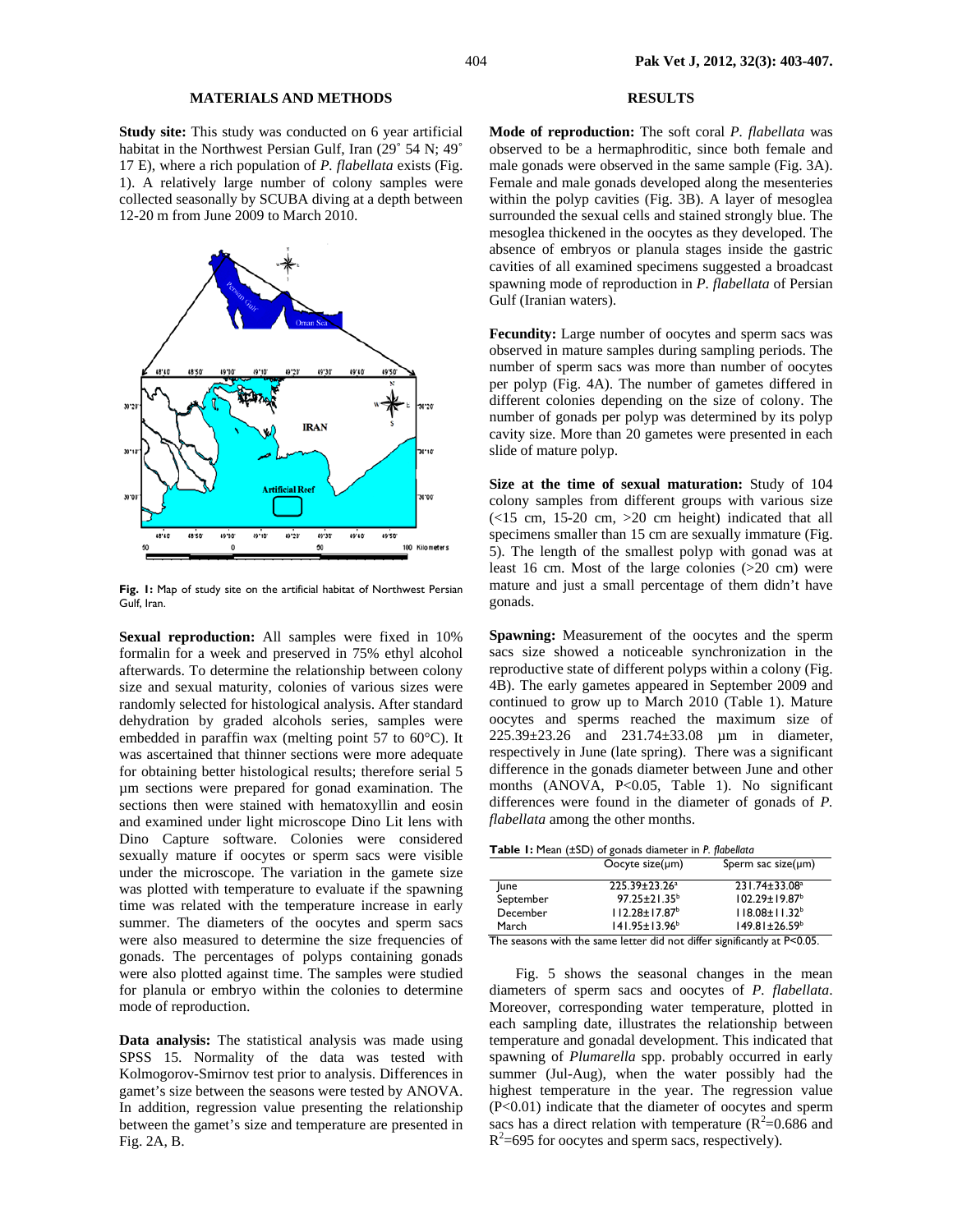#### **DISCUSSION**

 The present study provided important information about approximate spawning time of the soft coral, *P. flabellate.* Spawning of *P. flabellata* from Iranian waters probably occurs in July-August. Long day-light and high temperature of sea water in summer may possibly act as inducing factors for *P. flabellata* to spawn. Coral reproduction studies have disclosed that corals may respond to several cues to spawn such as tidal or lunar

cycles, photoperiod, temperature, etc. (Penland *et al.*, 2004). Previous studies on the time of other species spawning in other regions showed that the spawning mostly occurred during summer (Linares *et al*., 2008). Higher temperature of water in summer may be more favorable for raising the survivorship of the recruiting new coral larvae. Hence it is possible that most soft and hard corals have adapted to spawn in summer to stay away from the lower water temperature which may be unfavorable for coral growth and the early development of their recruits.



**Fig. 2:** Changes in (A) sperm sacs and (B) oocytes size (µm in diameter) in *P. flabellata* during the sampling period. The corresponding seawater temperature at each sampling date is also presented (Spawning of *P. flabellata* likely occurred in early summer) (mean±SD)



**Fig. 3:** Cross sections of gonads of *P. flabellata* from Persian Gulf. (A) Spermary and oocyte are found in a single polyp (H&E; ×10) (B) Gonads developed within the polyp cavities (H&E; ×4).



**Fig. 4:** (A) High number of sperm sacs per polyp (H&E; ×4) (B) Sperm sacs in the same stage of development stage was found in the same polyp (H&E; ×10)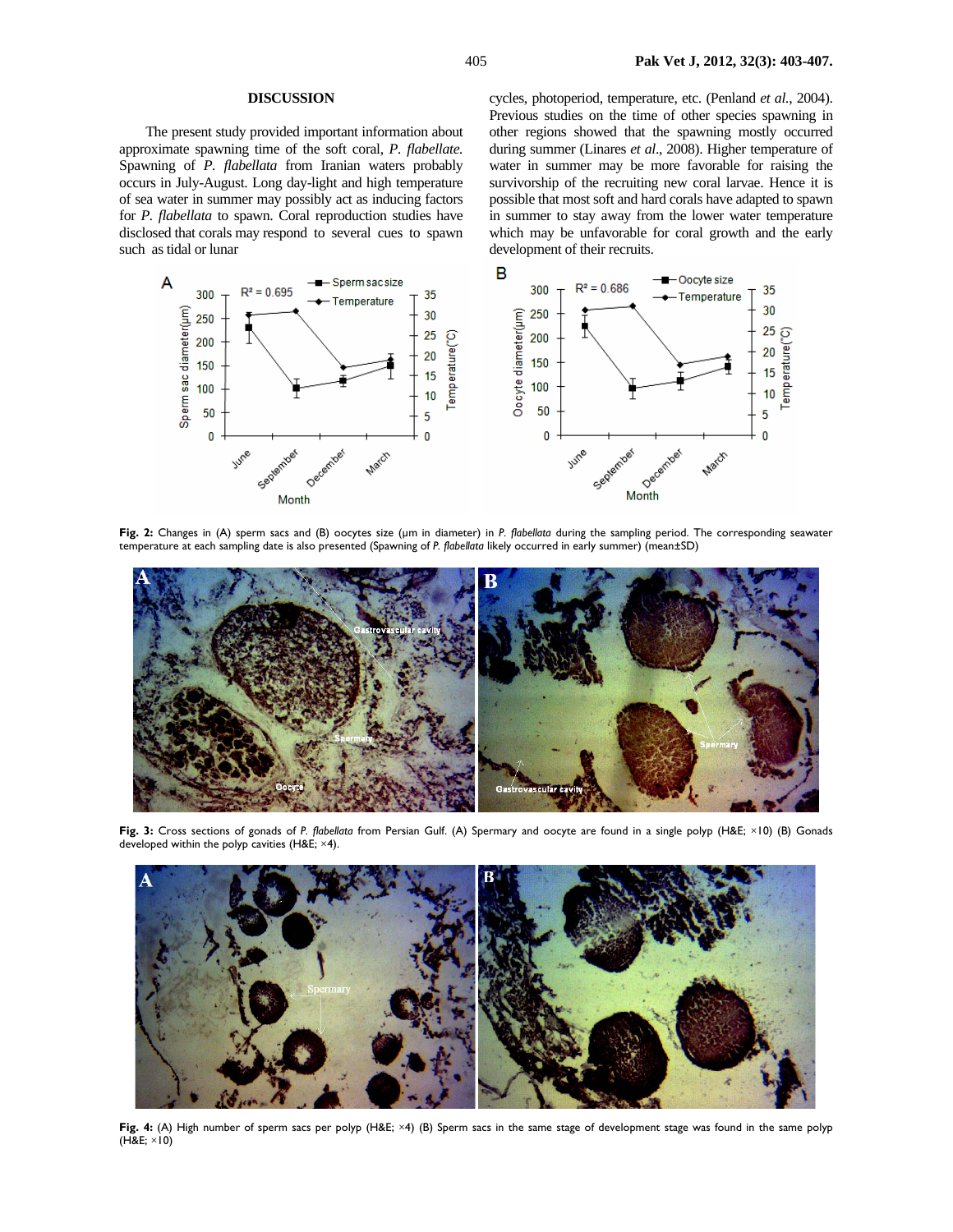

**Fig. 5:** Percentage of *P. flabellata* colonies containing mature gonads in 2 size groups. (All colonies smaller than 15 cm contain no gonad).

Octocorals vary in age and size at first reproduction (Coma *et al*., 1995; Ribes *et al*., 2007). Within a species, the size of colony is a good indicator of reproductive maturity (Gutierrez-Rodriguez and Lasker, 2004). The present study indicated that *P. flabellata* starts to reproduce only after gaining a considerably large size colony (more than 15 cm height). It shows that young colonies of *P. flabellata* utilize energy for growth rather than for reproduction. This characteristic enables the coral to initially arrest spaces on the reef, and then reproduce at older age.

 Size-dependant reproduction is approximately general in colonial marine invertebrates and may signify a strategy whereby resources are allowed to grow at the peak of reproduction, until a colony reaches a minimal size necessary for beginning of reproduction. By achieving a "threshold" size as quickly as possible, octocorals may diminish the elevated risk of mortality associated with small size of colony (Kapela and Lasker, 1999; Gutierrez-Rodriguez and Lasker, 2004).

The result of the present study revealed that *P. flabellata* in Persian Gulf are hermaphroditic species and both male and female gonads develop along the mesenteries. Moreover, there was no obvious evidence for changes in sexuality of colony. Complete reversal in colony sexuality of Octocorals (between males and female and vice versa) is unknown till now, and the same is true for scleractinian corals (Richmond and Hunter, 1990). It should be noted that sexuality can differ in some species, for example *Heteroxenia elizabethae* is hermaphroditic in Red Sea, but gonochoric in Australia (Benayahu, 1991).

The size of oocytes and sperm sacs appears to vary extensively within individual species at different sites even in polyps with similar size (Gutierrez-Rodriguez and Lasker, 2004). It is still unclear, how much effective factors influence the size of the eggs in many studied species, and this makes it difficult to determine possible ecological significance of oocyte size variation among octocorals.

It has been confirmed that *P. flabellata* produces many small oocytes and sperm sacs per polyp. We suggested that production of so small gametes together with synchronous maturation and egg maturation in short time are characteristics of such species.

In trying to understand brooding and broadcast spawning in corals, several studies have confirmed that reproductive mode and fecundity are related to oocyte

diameter and polyp size (Shlesinger *et al*., 1998). Similar findings were reported by Pires *et al.* (2009) which suggested that broadcasting corals have a tendency to have smaller eggs and higher fecundity than those which exhibit parental care (brooding) and release large larvae. Generally, brooding species produce few large eggs, which let them to provide supplementary nourishment for each planula. Thus, different reproductive styles may occur in response to energetic restrictions or environmental pressures (Shlesinger *et al*., 1998).

The absence of developing embryos or brooded larvae in *P. flabellata* polyps suggested that this specie like many tropical octocorals is most likely broadcasting. In these species, quicker embryogenesis raises spat survival and fortunes for successful colony development (Ben-Yosef and Benayahu, 1999). This strategy may play an important role to successful colonization of *P. flabellata* on artificial substrata.

Many studies associated with general descriptions of octocorals reproductive cycles demonstrated that two styles are frequently displayed by many species; tropical, broadcasting spawning octocorals exhibit synchronous maturation and gametes spawning (Permata *et al*., 2000; Cervino *et al*., 2003; Fitzsimmons-Sosa *et al*., 2004); while temperate brooding species have asynchronous gamete development and a prolonged spawning period (Coma *et al*., 1995; Cordes *et al*., 2001). As it seems, reproductive cycles are affected by both reproductive strategy as well as environment. In this regard, *P. flabellate,* similar to most broadcast spawning soft corals, have been found to have short and synchronized spawning episodes (Brown and Bythell, 2005).

The fecundity of a coral species can be influenced by several factors. The number of oocytes per polyp may differ in accordance with the thickness of the coenanchyme and the length of the polyps (Benayahu, 1991). In broadcasting species, polyp diameter is significantly associated with the number of oocytes produced per polyp (Shlesinger *et al*., 1998). We also suggest that the number of gametes per polyp was determined by the size of polyp cavity and the large quantity of gametes per polyps may be caused by their rather rapid development and maturation. The same findings were reported by Dahan and Benayahu (1997).

In conclusion, the frequency of *P. flabellata* on artificial substrates in Persian Gulf may be explained partially by the accessibility of the necessary conditions for successful recruitment. The results of this study also suggested that *P. flabellata* is an opportunistic specie with a notable reproductive potential, causing its dominance in this region. Their short gametogenesis phase and rapid growth support them to be able to colonize quickly in available space and to settle successfully on the reef surface. The present study can therefore contribute to design artificial reefs aimed in attracting rapid colonization by this soft coral.

**Acknowledgments:** We express our special thanks to R. Waller at the University of Hawaii for her advices during the study. We thank South Iran Aquaculture Research Center for their assistance with specimen collection and acknowledge Khorramshahr Marine Science and Technology University for funding this research.